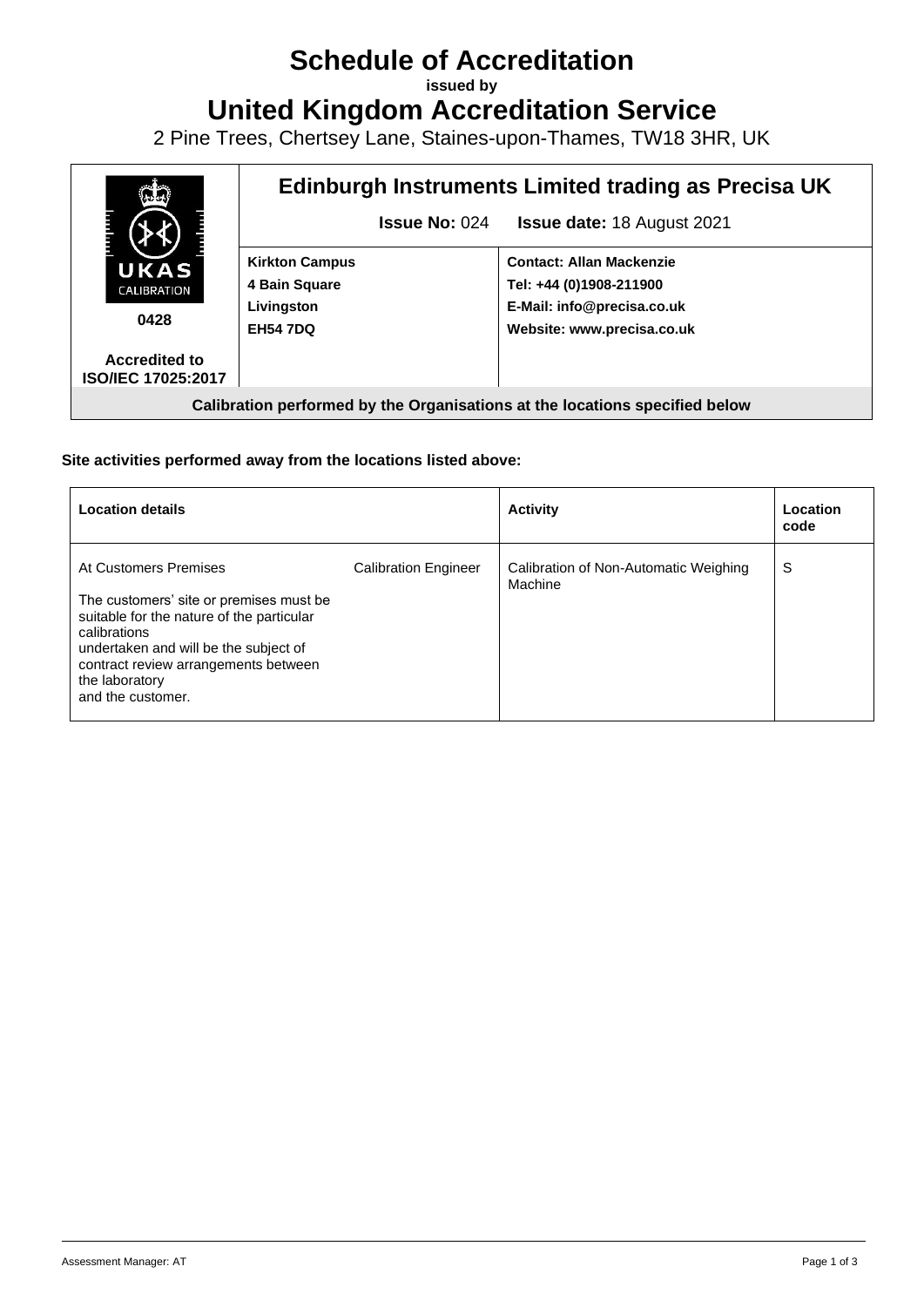

| <b>Measured Quantity</b><br>Instrument or Gauge                 | Range                                                                                                                                                                                                                                                   | Expanded<br>Measurement<br>Uncertainty $(k = 2)$                                                                                                                                                                                                                                   | Remarks                                                                                                                                                                                                                                                                                                                                                                                                                              | Location<br>Code |  |  |
|-----------------------------------------------------------------|---------------------------------------------------------------------------------------------------------------------------------------------------------------------------------------------------------------------------------------------------------|------------------------------------------------------------------------------------------------------------------------------------------------------------------------------------------------------------------------------------------------------------------------------------|--------------------------------------------------------------------------------------------------------------------------------------------------------------------------------------------------------------------------------------------------------------------------------------------------------------------------------------------------------------------------------------------------------------------------------------|------------------|--|--|
| NON-AUTOMATIC WEIGHING<br><b>MACHINES</b><br>See notes 1 and 2. | 200 mg<br>500 mg<br>1 <sub>g</sub><br>2g<br>5 g<br>10 <sub>g</sub><br>20 <sub>g</sub><br>50 g<br>100 <sub>g</sub><br>200 <sub>g</sub><br>500 <sub>g</sub><br>1 kg<br>$2$ kg<br>5 kg<br>$10$ kg<br>20 kg<br>40 kg<br>50 kg<br>100 kg<br>200 kg<br>400 kg | $0.018$ mg<br>$0.02$ mg<br>$0.025$ mg<br>$0.033$ mg<br>$0.043$ mg<br>$0.05$ mg<br>$0.068$ mg<br>$0.083$ mg<br>$0.13$ mg<br>$0.25$ mg<br>$0.63$ mg<br>$1.26$ mg<br>3.83 mg<br>7.98 mg<br>$0.019$ g<br>0.039 <sub>g</sub><br>0.10 g<br>0.16g<br>1.7 <sub>g</sub><br>4.4 $q$<br>8.8 g | Weights are available<br>$\mathbf{1}$ .<br>in OIML class:<br>E2 1 mg to 500 g. max<br>grouped load 1 kg<br>F1 10 mg to 20 kg. max<br>grouped load 46 kg.<br>F2 2 x 10 kg. max<br>grouped load 66 kg<br>(with F1 masses).<br>M1 5 kg to 20 kg. max<br>grouped load 400 kg.<br>2. Other loads within the<br>overall listed range may<br>also be used.<br>Calibration method in line<br>with the requirements of<br>Euramet guide cg-18 | S                |  |  |
| <b>END</b>                                                      |                                                                                                                                                                                                                                                         |                                                                                                                                                                                                                                                                                    |                                                                                                                                                                                                                                                                                                                                                                                                                                      |                  |  |  |

# Calibration and Measurement Capability (CMC)